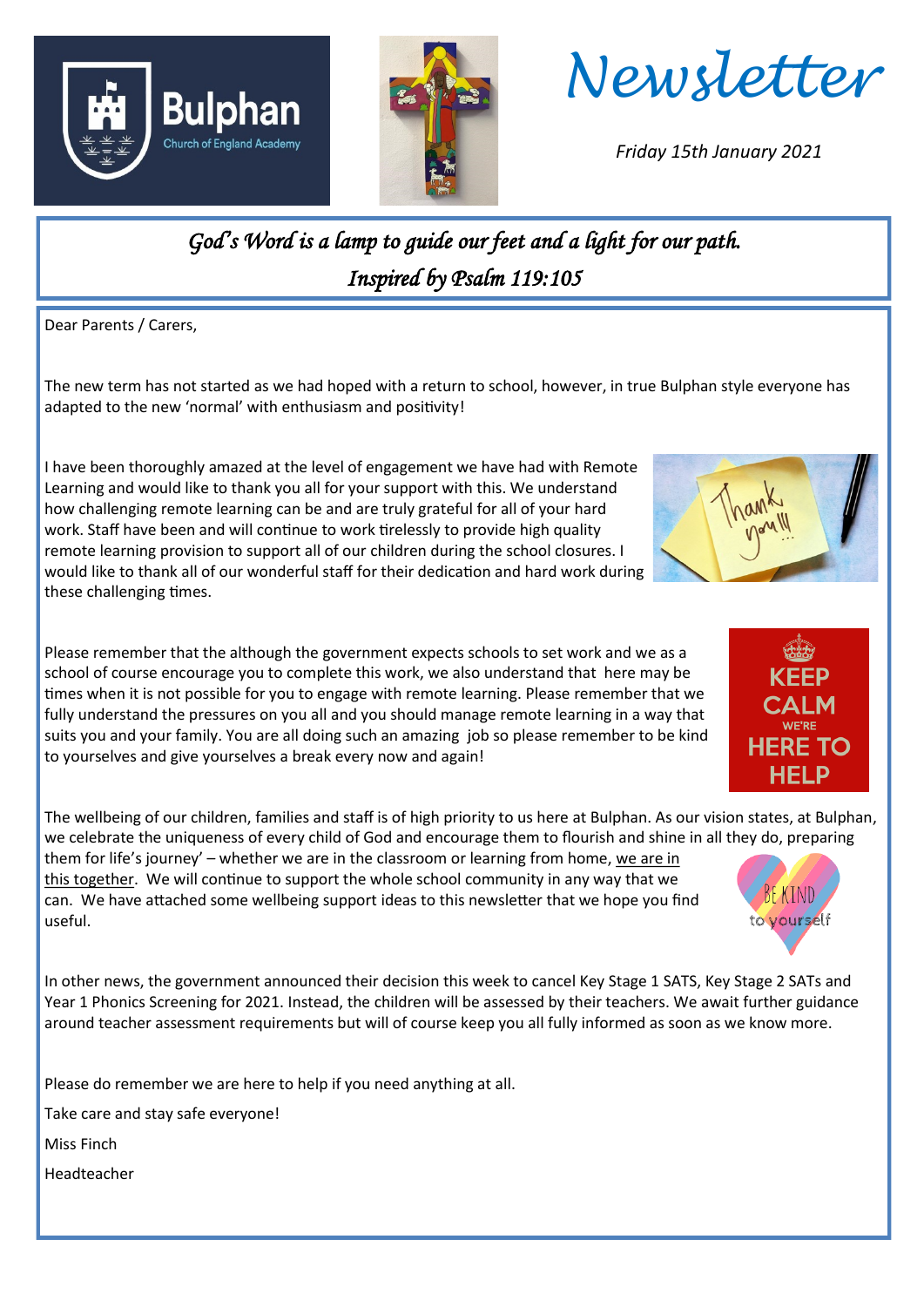## **Bulphan C of E Academy Well-being**

As our vision states 'At Bulphan we celebrate the uniqueness of every child of God and encourage them to flourish and shine in all they do, preparing them for life's journey' - whether we are in the classroom or learning from home, we are in this together. We will continue to support the whole school community in any way that we can.

In order to do this during these unusual times, we have created this leaflet which offers ideas and suggestions linked to nurturing positive mental health and well-being. There is no expectation to complete these tasks, it is just an offer of support to anyone who may benefit.

| <b>Five Ways to Wellbeing</b>                                                                       |                                       |                                    |                                      |                                    |
|-----------------------------------------------------------------------------------------------------|---------------------------------------|------------------------------------|--------------------------------------|------------------------------------|
| The 'Five Ways to Wellbeing' approach is all about how positive actions can contribute to and boost |                                       |                                    |                                      |                                    |
| feelings of wellbeing. Each of these actions will have a beneficial reaction!                       |                                       |                                    |                                      |                                    |
| We would love to hear how you're getting your 'Five a day' at home with your family!                |                                       |                                    |                                      |                                    |
| <b>Connect</b>                                                                                      | <b>Be active</b>                      | <b>Take Notice</b>                 | <b>Keep Learning</b>                 | Give                               |
| <b>Making time to</b>                                                                               | <b>Current guidance</b>               | Take some time                     | Children should be                   | <b>Kindness is</b>                 |
| talk supports                                                                                       | indicates that                        | out each day,                      | engaging with                        | contagious!                        |
| everyone's                                                                                          | everyone can go                       | when possible.                     | remote learning                      |                                    |
| wellbeing.                                                                                          | outside each day                      | Allow yourself time                | from home $-$                        | Bulphan children                   |
|                                                                                                     | for a walk, cycle or                  | to notice your                     | teachers are                         | know how to be                     |
| Connecting with                                                                                     | run.                                  | surroundings.                      | providing this                       | 'the light' and                    |
| people is both                                                                                      |                                       |                                    | daily. Parents,                      | colour our world in                |
| important and                                                                                       | Exercise, of any                      | How fortunate are                  | please support this                  | love and                           |
| challenging at the                                                                                  | sort, boosts                          | we to have warm                    | when you can.                        | kindness: we do                    |
| moment                                                                                              | endorphins.                           | homes to remain                    |                                      | this, together,                    |
|                                                                                                     | Regular physical                      | safe inside!?                      | Learning                             | often.                             |
| Online platforms                                                                                    | activity also                         |                                    | something new or                     |                                    |
| are great! They                                                                                     | increases                             | Become aware of                    | improving a skill                    | Did you know that                  |
| enable us to see                                                                                    | dopamine &                            | how you are                        | you already have                     | there are still                    |
| family and friends                                                                                  | serotonin levels.                     | feeling - this may                 | will provide a                       | simple ways that                   |
| safely, as well as                                                                                  | boosting your                         | change throughout                  | sense of                             | we can help others                 |
| speaking on the                                                                                     | happy hormones                        | the day. Listen to                 | achievement!                         | whilst following                   |
| phone.                                                                                              | and making you                        | the sounds around                  |                                      | guidance? Could                    |
|                                                                                                     | feel good inside                      | you. What do you                   | New Year's                           | your family do                     |
| If your child can                                                                                   | and out.                              | notice? Enjoy a                    | resolutions: set                     | something kind for                 |
| join their class                                                                                    |                                       | mindful walk.                      | yourself a                           | a neighbour, thank                 |
| <b>Teams sessions</b>                                                                               | Cosmic yoga and                       | breathe in some                    | challenge & enjoy                    | a key worker or                    |
| each day, it really                                                                                 | <b>Joe Wicks are</b>                  | fresh air. Is the                  | the steps you take                   | smile at a                         |
| is beneficial to                                                                                    | great online                          | sun shining?                       | in attempting to                     | stranger?                          |
| their wellbeing and                                                                                 | workouts to suit all                  |                                    | master it. More                      | Perhaps check in<br>on a friend or |
| learning.                                                                                           | ages and abilities                    | Occasionally, slow                 | than ever, there<br>are also lots of | phone an elderly                   |
| Remember, when                                                                                      | and they can be<br>done in the safety | down & enjoy the<br>simple things. | free online                          | relative. Let us                   |
| connecting online                                                                                   | of your home too.                     |                                    | courses to access                    | know if you                        |
| to follow E-safety                                                                                  |                                       | Look for positives.                | which cover a                        | complete any                       |
| advice!                                                                                             |                                       |                                    | range of activities.                 | random acts of                     |
|                                                                                                     |                                       |                                    |                                      | kindness.                          |
|                                                                                                     |                                       |                                    |                                      |                                    |